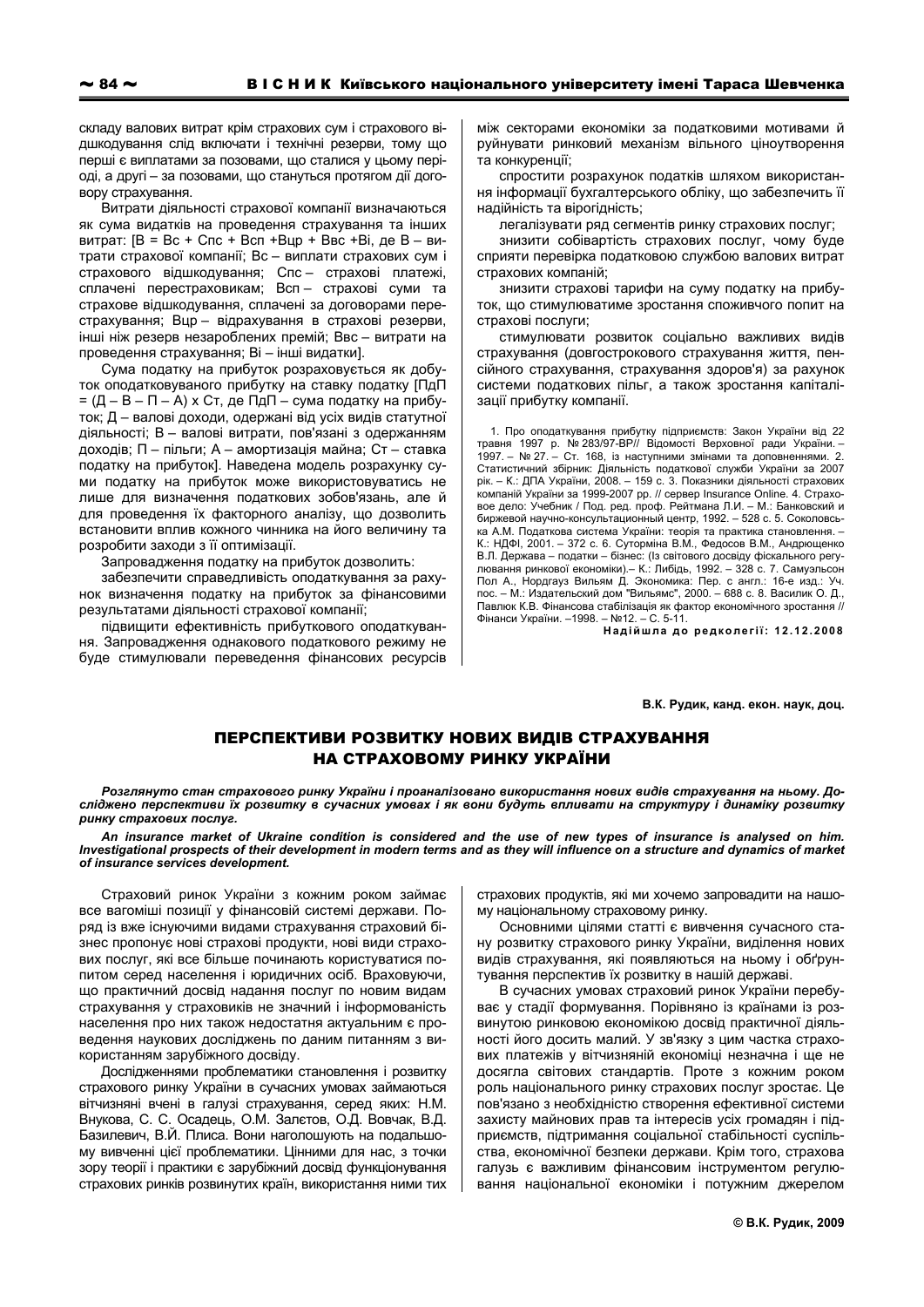акумулювання коштів для їх подальшого інвестування в різні галузі економіки [1; с. 76].

Проведені дослідження показали, що на протязі останнього десятиріччя в Україні, в основному, створено законодавчу та нормативну базу страхування. Це сприяло підвищенню якості надання страхових послуг, покращенню діяльності страхових організацій.

На національному страховому ринку продовжують домінувати кептивні компанії, які створюються при різних міністерствах, відомствах, банках, фінансовопромислових групах, підприємствах. За різними підрахунками, такі компанії на даний час акумулюють біля 85% страхових платежів класичного страхування. Зарубіжний досвід країн із ринковою економікою та країн Східної Європи доводить, що цей процес є об'єктивним і закономірним. Звертає на себе увагу також підвищення ролі інших видів страхових компаній, які створені на приватному капіталі, що функціонують на конкурентній основі. Починаючи з 2004 року їх частка у страховій галузі стабільно зростає з кожним роком.

Саме з даного періоду відбувається стабілізація кількості страхових організацій на вітчизняному страховому ринку: у 2004 році було зареєстровано 388, 2005му - 398, 2006-му - 411 страхових компаній. Одним із факторів, який вплинув на таку тенденцію це було чергове збільшення розмірів статутних фондів страхових компаній. Для страховиків, які займаються ризиковим страхуванням мінімальний статутний фонд, було збільшено до 1 млн. євро, а для компаній зі страхування життя - до 1,5 млн. євро [2; с.110].

Важливим чинником, який характеризує нинішній стан страхового ринку України є те, що конкуренція на ньому починає переходити з цінової площини у змістовну. Це свідчить про те, що національний ринок страхових послуг підійшов до такого етапу розвитку, коли управлінська конкуренція відходить від цінових параметрів у бік поліпшенням якості обслуговування [3; с.82].

Серед видів страхування на українському страховому ринку основну роль відіграють майнове страхування, особисте страхування, соціальне страхування, страхування відповідальності. Відповідно до чинного законодавства страхові послуги по даним видам страхування надаються в обов'язковій і добровільній формі. На протязі останніх п'яти років домінуючі позиції зберігає добровільне страхування майна, збільшується частка страхування відповідальності, особливо страхування цивільної відповідальності власників транспортних засобів. Після прийняття пакету законів у сфері соціального страхування значно зросла доля його видів страхування у структурі національного страхового ринку. Необхідно відмітити, що досить низькою в структурі страхових послуг залишається частка страхування життя. Зарубіжний досвід по цьому виду страхування показує протилежну картину. У розвинутих країнах страхування життя займає домінуючі позиції на страховому ринку і користується попитом серед населення.

Аналіз стану страхового ринку в Україні показує, що в даній галузі ще існує багато невирішених питань. На думку де-яких вітчизняних вчених рівень розвитку страхового ринку в Україні покриває ще не більше 10% потенційних ризиків, тоді як в більшості розвинутих країн їх частка становить до 95% [4; с.45].

Національний страховий ринок перебуває сьогодні на порозі поступового інтегрування у світовий. Проте питома вага обсягу його страхових послуг у Європі становить менше 1%. Враховуючи, що в Україні проживає біля 7 % населення Європи та є великим промисловий, аграрний і науковий потенціал ця частка є досить малою.

Дослідивши процес становлення страхового ринку в Україні можна відмітити, що його подальший успішний розвиток залежатиме від наступних чинників: розширення переліку страхових послуг, підвищення їх конкурентоспроможності; розширення інфраструктури; посилення вимог до порядку створення та діяльності страхових організацій; удосконалення законодавчої та нормативної бази страхування; подальшої інтеграції України до міжнародних структур, створення оптимального механізму оподаткування страхової діяльності, залучення страхового ринку до вирішення найважливіших питань соціального страхування; посилення впливу держави на проведення інвестиційної політики з боку страховиків: створення комплексної системи підготовки. перепідготовки та підвищення кваліфікації кадрів: підвищення платоспроможності страховиків [5; с.84].

Серед нових видів страхування, які є перспективними на вітчизняному страховому ринку особливе місце належить інвестиційному страхуванню. Воно є одним із видів широкого класу програм страхування життя, відомих під назвою "змінні страхові продукти". Даний термін використовується тому, що виплати по таких продуктах не мають фіксованого розміру, а залежать від результатів інвестування.

У страхових договорах інвестиційного страхування, на відміну від традиційних договорів страхування життя, інвестиційний ризик бере на себе не страховик, а страхувальник. Проте такі договори є дуже привабливими як довгострокові інвестиції, оскільки коливання ринку згладжуються упродовж тривалих часових періодів.

Серед інших переваг інвестиційного страхування є їхня гнучність і прозорість щодо елементів загальної собівартості (страховий захист, витрати компаній, інвестування). Заслуговує уваги ще одна позитивна риса даного виду страхування, що історично прибуток на вкладення у фінансові інструменти, зокрема акції, перевищує дохідність інструментів з фіксованою процентною ставкою [6; с.6].

Досвід багатьох європейських країн свідчить про те, що інвестиційне страхування відіграє дуже важливу роль на їхньому страховому ринку. За оцінкою експертів їхня частка у деяких країнах перевищує 50% усього страхування життя. Особливо об'єм страхових послуг по даному виду почав збільшуватися в кінці 90-х років XX століття і ця тенденція зберігається до теперішнього часу. Про це свідчать дані таблиці 1 [6; с. 23].

Така стрімка динаміка популярності інвестиційного страхування в даний період була зумовлена проявом ряду позитивних економічних факторів, а саме:

- запровадження євро в 1999 році;
- $\bullet$ велика стійкість європейських фондових ринків;
- популярність акцій як інвестиційного інструменту.

Важливу роль також зіграла директива ЄС щодо страхування життя, в якій були розроблені основні положення інвестиційного страхування. Враховуючи, що обсяги інвестицій в економіку України з кожним роком збільшуються? даний вид страхування є досить перспективним на національному страховому ринку.

Серед інших видів страхування, роль яких на вітчизняному страховому ринку буде зростати необхідно виділити медичне і пенсійне страхування. Вони пов'язані із захистом громадян коли настають відповідні події в їх житті.

Медичне страхування передбачає забезпечення громадянам у разі настання страхового випадку одержання медичної допомоги за рахунок накопичення коштів, а також фінансування профілактичних медичних заходів. В умовах безоплатної медицини на даний час медичне страхування в нашій державі залишається видом державного соціального страхування. Проте необ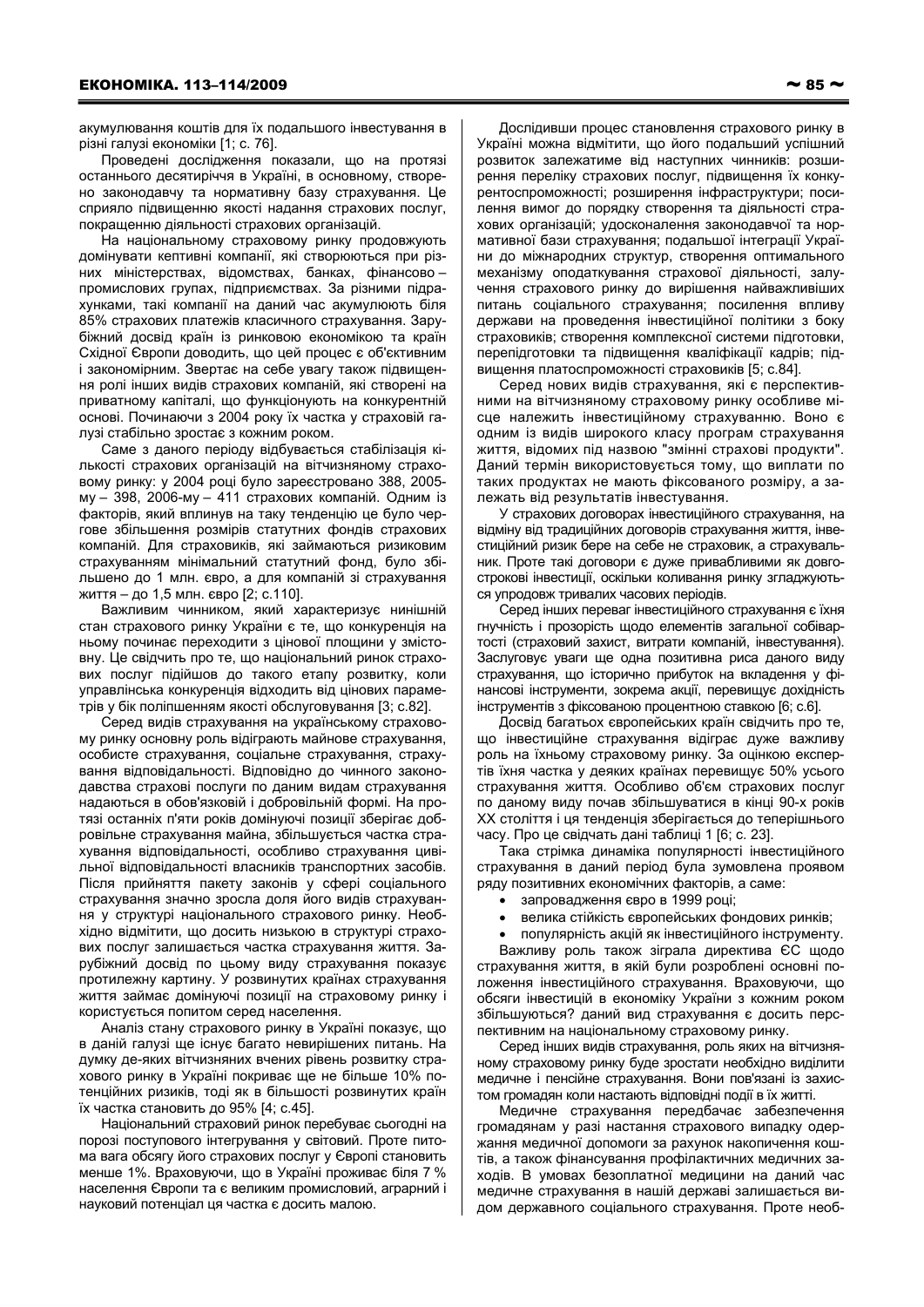хідність покращення рівня охорони здоров'я об'єктивно диктують пошук позабюджетних джерел фінансування

лікування громадян, забезпечення їх ліками, сучасним діагностичним обладнанням.

|  | Таблиця 1. Динаміка розвитку інвестиційного страхування у розвинутих країнах світу |  |
|--|------------------------------------------------------------------------------------|--|
|--|------------------------------------------------------------------------------------|--|

| Nº<br>п/п       | Країна          | Рік запровадження<br>інвестиційного страхування | Частка ринку, що належить інвестиційному страхуванню, % |                      | <b>Pik</b> |
|-----------------|-----------------|-------------------------------------------------|---------------------------------------------------------|----------------------|------------|
| 1               | Бельгія         | 1999                                            | 2%                                                      |                      | 1995       |
|                 |                 |                                                 |                                                         | 48%                  | 1999       |
| $\overline{c}$  | Канада          | кін. 70-х рр                                    | 8%                                                      |                      | 1986       |
|                 |                 |                                                 | 54%                                                     |                      | 1999       |
| 3               | Франція         | 70-ті рр                                        | 13%                                                     |                      | 1990       |
|                 |                 |                                                 | 38%                                                     |                      | 1999       |
| 4<br>Німеччина  |                 | 70-ті рр                                        | 4,7%                                                    |                      | 1996       |
|                 |                 |                                                 | 12,4%                                                   |                      | 1999       |
| 5<br>Італія     |                 | 80-ті рр                                        | 49%                                                     |                      | 1998       |
|                 |                 |                                                 | 58%                                                     |                      | 1999       |
| 6               | Індія           |                                                 | 0.3%                                                    |                      | 1997       |
|                 |                 |                                                 | 0,25                                                    |                      | 1998       |
| 7               | Нідерланди      | 14%<br>поч. 80-х рр                             |                                                         |                      | 1993       |
|                 |                 |                                                 | 43%                                                     |                      | 1998       |
| 8<br>Португалія |                 | 1994                                            | $< 5\%$                                                 |                      | 1995       |
|                 |                 |                                                 | 16%                                                     |                      | 1999       |
| 9               | Іспанія         | 80-ті рр                                        | Ще на початку розвитку                                  |                      | 1996       |
|                 |                 |                                                 | 18%                                                     |                      | 1998       |
|                 |                 |                                                 | 30%                                                     |                      | 1999       |
| 10              | Швеція          | 1990                                            | Страхування життя                                       | Пенсійне страхування |            |
|                 |                 |                                                 | 82%                                                     | 37%                  | 1997       |
|                 |                 |                                                 | 82%                                                     | 37%                  | 1997       |
| 11              | Велика Британія | Поч 60-х рр                                     | Страхування життя                                       | Пенсійне страхування |            |
|                 |                 |                                                 | 26%                                                     |                      | 1975       |
|                 |                 |                                                 | 40%                                                     | 53%                  | 1999       |
| 12              | США             | Кін. 70-х рр                                    | <b>Універсальне</b>                                     | Перемінне            |            |
|                 |                 |                                                 | 38%                                                     | 4%                   | 1985       |
|                 |                 |                                                 | 19%                                                     | 40%                  | 1999       |

Для розвитку даного виду страхування пропонується впровадити державне загальнообов'язкове медичне страхування, яке забезпечуватиме фінансування певного гарантованого рівня соціально - медичних потреб кожному громадянину. Подальше реформування системи охорони здоров'я, враховуючи економічні можливості держави, можна здійснювати через перехід до впровадження приватного медичного страхування.

В Україні на протязі останніх років здійснюється пенсійна реформа, ключова роль в якій належить пенсійному страхуванню. Починаючи з 2004 року законодавчо розроблено і запроваджується механізм державного і недержавного пенсійного страхування. Він направлений на підвищення соціального захисту громадян, які досягли пенсійного віку або одержують інші види пенсій відповідно до законодавства України. В основу пенсійного страхування покладено залежність розміру пенсії від величини і тривалості виплати страхових внесків кожним громадянином, величини його заробітної плати. По даному виду страхування проводиться багато досліджень, прийнято і розробляється ціла низка законодавчих і нормативних документів, що свідчить про його важливість. Враховуючи те, що Україна орієнтується на європейські норми і стандарти соціального захисту населення пенсійне страхування і надалі буде розвиватися і удосконалюватися.

Страховий ринок України проходить непростий шлях становлення. Але з кожним роком він починає займати все вагоміше місце у національній фінансовій системі. Спостерігається тенденція до збільшення обсягів страхових премій, підвищення рівня страхових виплат страховими компаніями, фінансово надійними стають страховики, розширюється перелік наданих ними страхових послуг.

Проведені дослідження показали, що в структурі страхового ринку достатньо низькою залишається частка особистого страхування. Тому в даній статті була звернута увага на види страхування, які відносяться до даної галузі, є актуальними в нинішній економічній ситуації і мають перспективи розвитку, це - інвестиційне страхування, медичне страхування і пенсійне страхування.

Інвестиційне страхування досить інтенсивно розвивається у європейських країнах як показує світовий досвід. Для його впровадження в Україні необхідні відповідні правові, економічні та організаційні передумови, серед яких найголовнішими є наступні:

• наявність ефективних інвестиційних ринків, які б дозволяли у будь-який момент часу розмістити кошти та оцінити реальну вартість індивідуальних інвестицій, що здійснюється за програмами інвестиційного страхування;

• наявність відповідної нормативно - правової бази, системи менеджменту та фінансового обліку;

• існування сприятливого режиму оподаткування щодо операцій та доходів, отриманих в рамках таких програм [4; с. 7].

Медичне і пенсійне страхування пов'язані із соціальним захистом населення. Тому їх розвиток є важливим для любого суспільства в тому числі і нашої держави. По медичному страхуванню на даний час розробляється пакет законодавчих документів, які б дали поштовх його розвиткові в країні.

Пенсійне страхування має юридичне підґрунтя, так як в Україні проводиться пенсійна реформа. На даний час відбувається пошук оптимального механізму його практичного застосування страховиками в обов'язковій і добровільній формах.

Необхідно звернути увагу на те, що у всіх вище перечислених видах страхування страхувальниками виступають, в основному, фізичні особи, тобто громадяни України. У зв'язку з цим для ефективного розвитку цих видів страхування необхідно перш за все підвищити довіру насе